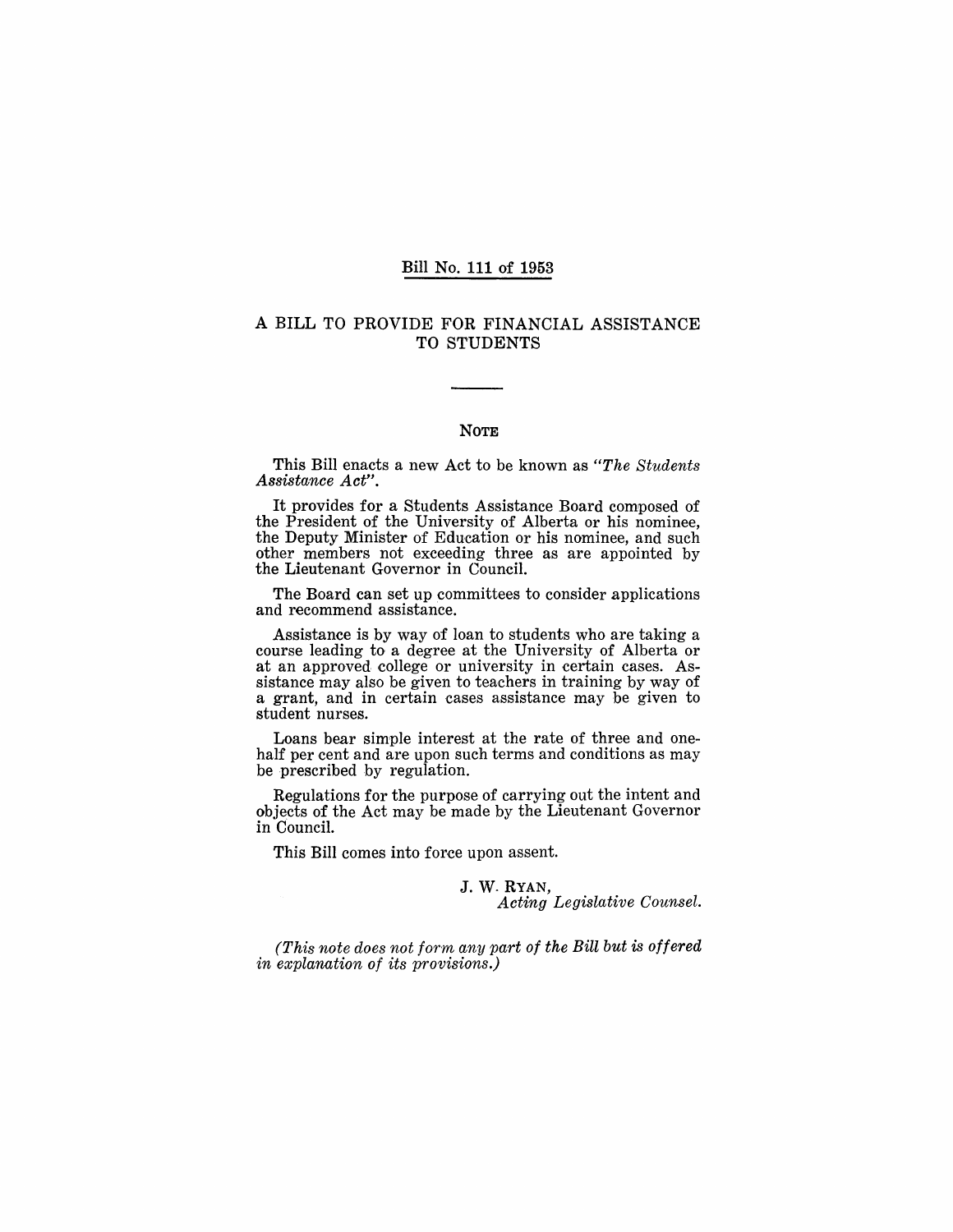## **BILL**

#### No. 111 of 1953

An Act to Provide for Financial Assistance to Students

| (Assented to | , 1953) |
|--------------|---------|
|--------------|---------|

HER MAJESTY, by and with the advice and consent of the Legislative Assembly of the Province of Alberta, enacts as follows:

Short title

**1.** This Act may be dted as *"The Students Assistance Act".* 

**2.** In this Act, unless the context otherwise requires, (a) "Board" means the Students Assistance Board;  $(b)$  "Department" means the Department of Education;  $(c)$  "regulations" means regulations made by the Lieutenant Governor in Council pursuant to section 9; *(d)* "student" means a person who is a *bona fide* resident of the Province and who is registered or about to register in a course leading to a degree

(i) at the University of Alberta, or

Interpretations" "Board" "Depart-<br>ment"

"student"

"student nurse"

"teachers in training"

Board mem- bers

Alberta;  $(f)$  "student nurse" means a person who is enrolled at a school of nursing in a hospital;

(ii) at any college or university approved by the Board when the course being taken by the person is not available at the University of

 $(g)$  "teachers in training" means persons enrolled at the University of Alberta for the purpose of qualifying for a teaching certificate.

Students As-sistance Board **3.** (1) There is hereby established the Students Assistance Board.

(2) The Board shall consist of

- $(a)$  the President of the University of Alberta or the member of the faculty of that University designated by the President to represent him, and
- $(b)$  the Deputy Minister of Education or the officer of the Department designated by the Deputy Minister to' represent him, and
- $(c)$  such other persons not exceeding three as are appointed to the Board from time to time by the Lieutenant Governor in Council.

Board chairman

Board Secretary

 $(4)$  The Board shall appoint a secretary from the officers of the Department.

"regula-tion"

<sup>(3)</sup> The Deputy Minister of Education or the person designated to represent him shall be chairman of the Board.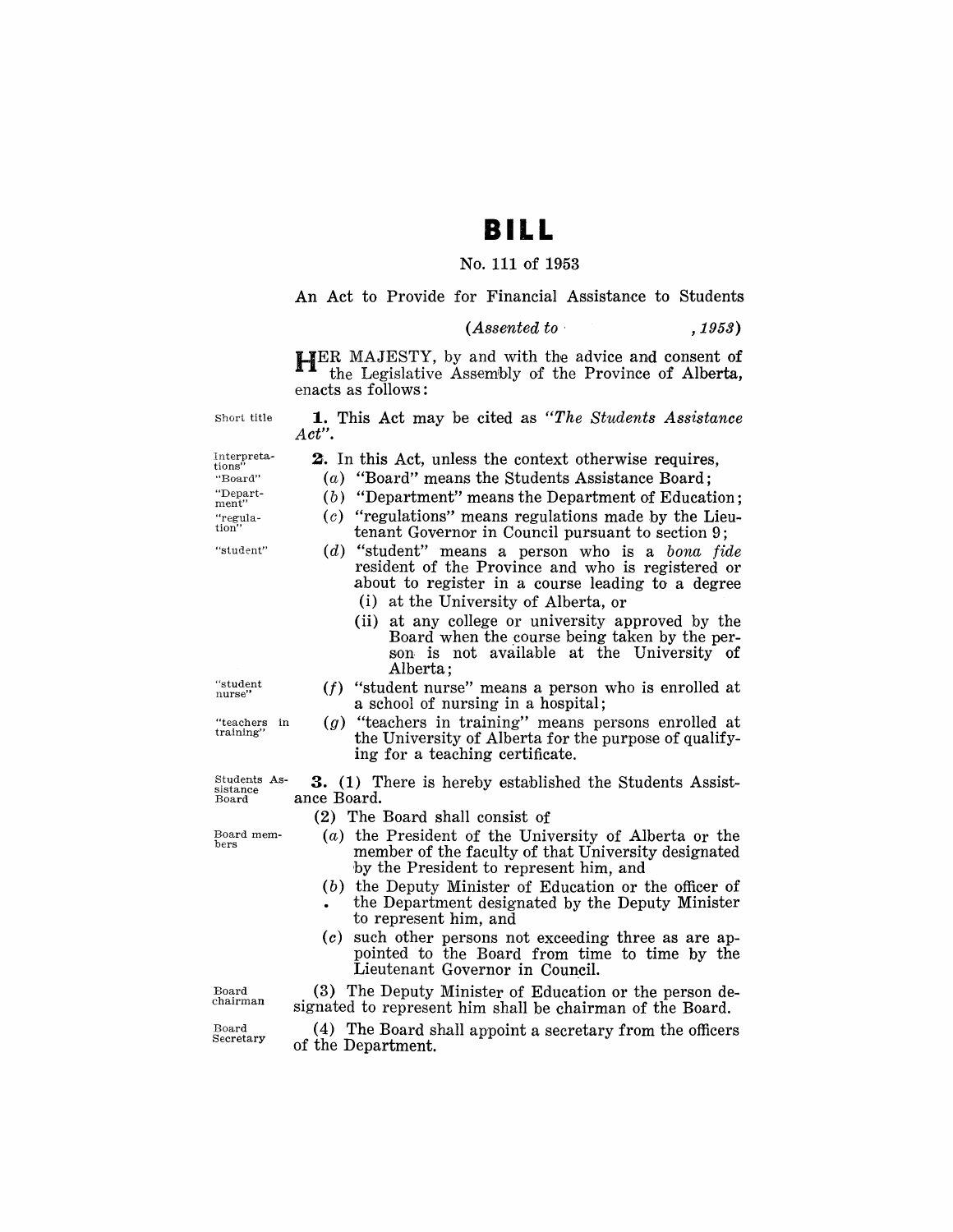**4.** (1) There shall be established by the Provincial  $_{\text{Loan Fund}}^{\text{Student}}$ Treasurer a fund to be known as the Students Loan Fund into which shall be deposited

- $(a)$  such moneys as are from time to time provided by the Legislative Assembly for the purpose, and
- (b) the repayments provided for in section 7.

(2) Subject to the provisions of this Act and the regula-  $_{\text{students}}^{ \text{Loans to}}$ tions the Board may make loans to students from the Students Loan Fund.

**5.** From funds appropriated for the purpose by the Grants Legislative Assembly, the Board may make grants

- (a) to teachers in training upon such terms and conditions as may be prescribed by the Minister of Education from time to time,
- (b) to student nurses upon such terms and conditions as may be prescribed by the regulations, if moneys are contributed by the Government of Canada under the Vocational Training Agreement for the assistance of student nurses.

**6.** (1) A loan made pursuant to this Act shall bear simple  $\frac{\text{Interest}}{\text{loan}}$ interest of three and one-half per cent per annum.

(2) The interest shall commence at the time the loan is made.

**7.** Moneys received as repayment of principal of loans Disposition made under this Act shall be credited to the Students Loan  $_{\text{ments}}^{\text{of repay}}$ Fund by the Provincial Treasurer and moneys received as payment of interest on loans shall be deposited in the General Revenue Fund of the Province.

**8.** The Board may set up one or more committees which committees may include persons other than members of the Board for the purpose of considering applications for assistance and to make recommendations with respect to the nature and amount of assistance to be given an applicant.

9. The Lieutenant Governor in Council may make Regulations regulations not inconsistent with this Act for the purpose of carrying out the intent and objects of this Act, and without limiting the generality of the foregoing may make regulations prescribing

- (a) the maximum loan or grant that may be made to an applicant,
- $(b)$  the qualifications required by an applicant for a loan or grant,
- (c) the terms and conditions under which loans are to be made,
- (d) the forms and instruments to be used under this Act,
- (e) the terms and conditions of repayment of loans.

**10.** This Act comes into force on the day upon which it coming into is assented to.